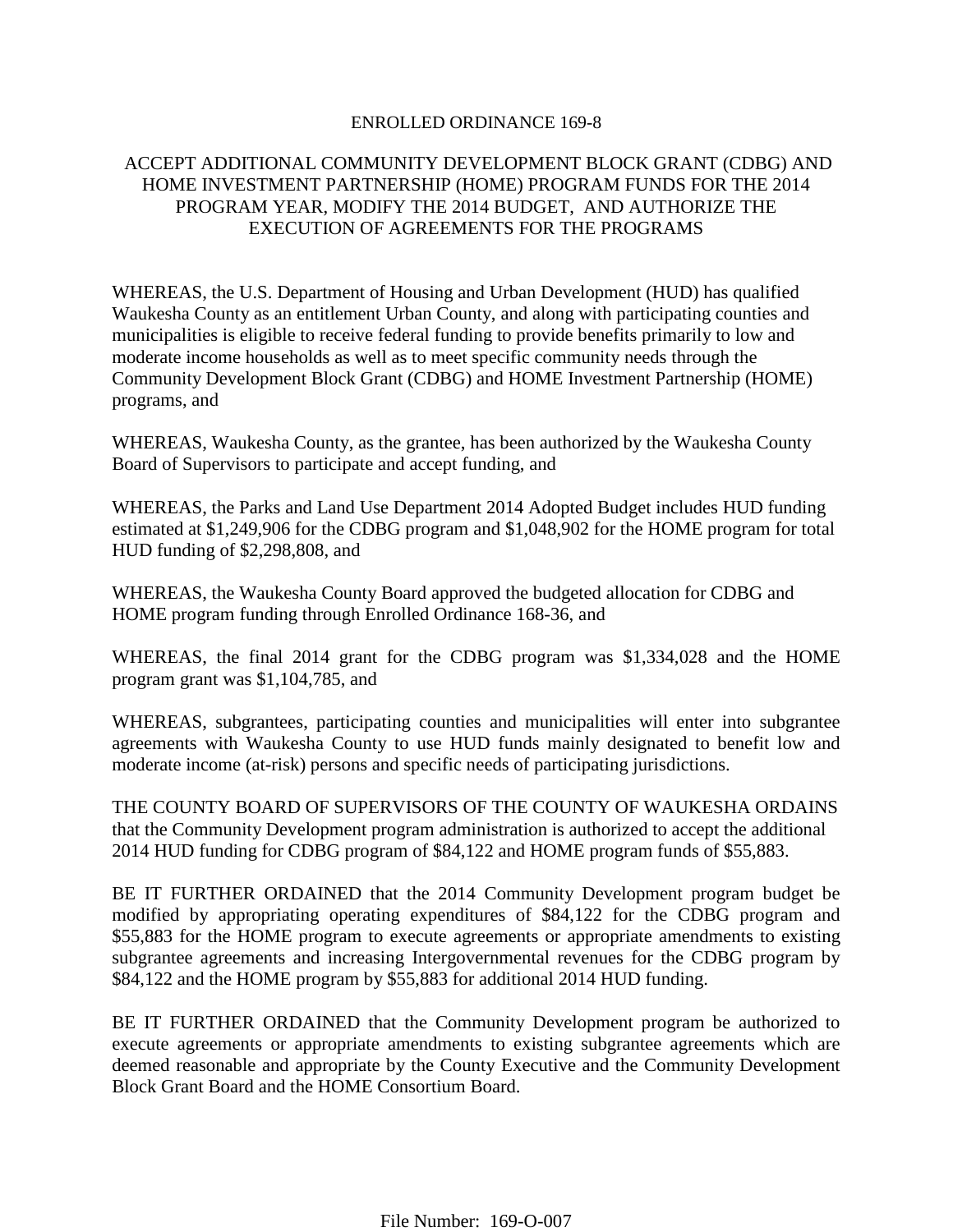# ACCEPT ADDITIONAL COMMUNITY DEVELOPMENT BLOCK GRANT (CDBG) AND HOME INVESTMENT PARTNERSHIP (HOME) PROGRAM FUNDS FOR THE 2014 PROGRAM YEAR, MODIFY THE 2014 BUDGET, AND AUTHORIZE THE EXECUTION OF AGREEMENTS FOR THE PROGRAMS

Presented by: Land Use, Parks and **Environment Committee** 

*rabber* 

Jim Batzko

Jennifek

Keith Hammit

Eric Highum

Pauline T. Jaske

Thomas J. Schellinger

Approved by: **Finance Committee** 

Walter L. Kolb, Chair

Grant

Games O Oleen<br>James A. Heinrich, Chair Eric Highum

**Richard Morris** 

Larry Nelson

áne E. Paulson

**Steve Whittow** 

linguo William J. Zaborowski

The foregoing legislation adopted by the County Board of Supervisors of Waukesha County, Wisconsin, was presented to the County Executive on:

Kathleen Kayach  $5/27/2014$ Date:

The foregoing legislation adopted by the County Board of Supervisors of Waukesha County, Wisconsin, is hereby:

Approved:  $\boldsymbol{\times}$ Vetoed:

 $b - 2 - 14$ 

Date:

fine P. Vach

Daniel P. Vrakas, County Executive

169-0-007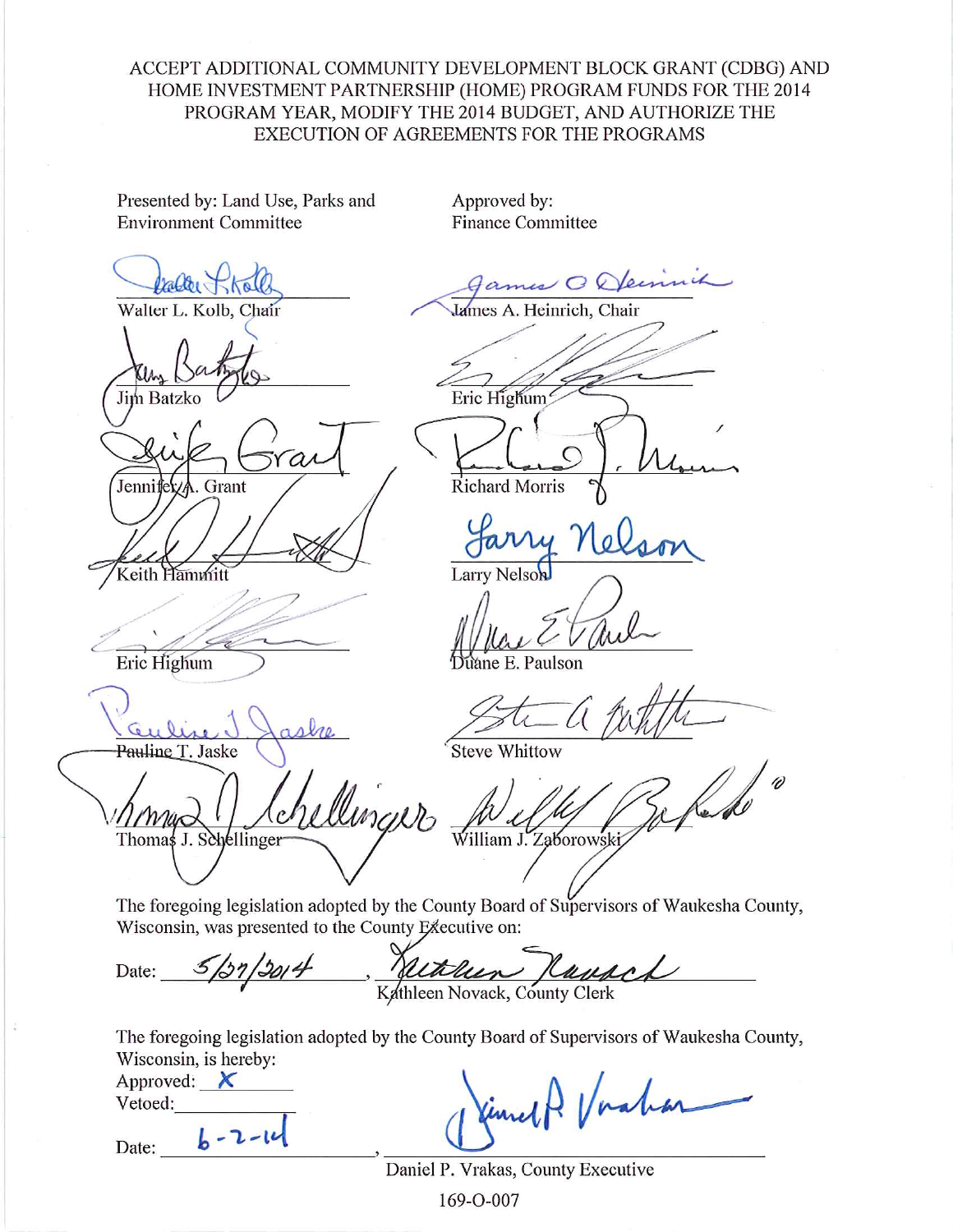# **FISCAL NOTE**

# MODIFY THE 2014 BUDGET TO APPROPRIATE ADDITIONAL U.S. DEPARTMENT OF HOUSING AND URBAN DEVELOPMENT COMMUNITY DEVELOPMENT BLOCK GRANT (CDBG) PROGRAM AND HOME INVESTMENT PARTNERSHIP (HOME) PROGRAM FUNDS

This ordinance modifies the 2014 Community Development Block Grant program to increase appropriation authority for operating expenditures by \$140,005 to match the HUD approved CDBG grant and HOME program award amounts. The 2014 HUD awarded amounts for the County's CDBG program is at \$1,334,028 which is \$84,122 higher than the 2014 Adopted Budget appropriations of \$1,249,906. In addition, the 2014 HUD awarded amounts for the County's Home Investment Partnership (HOME) program is at \$1,104,785 which is \$55,883 higher than the 2014 Adopted budget appropriations of \$1,048,902. The adopted budget is not based on the final HUD grant notification due to timing delays in receiving the Federal budget appropriation grant award notification.

The ordinance also authorizes subgrantee agreements necessary to cover allocations to be made by the County Executive, Community Development Block Grant Board and HOME Consortium Board for the increased funding.

This ordinance results in no direct tax levy impact.

Linda Withouski

Linda Witkowski **Budget Manager** 

**ST**  $5/6/2014$ BAJ#2014-00003722

| Referred on: $05/08/14$ | File Number: 169-O-007 | Referred to: $LU$ – FI |  |  |
|-------------------------|------------------------|------------------------|--|--|
|                         |                        |                        |  |  |